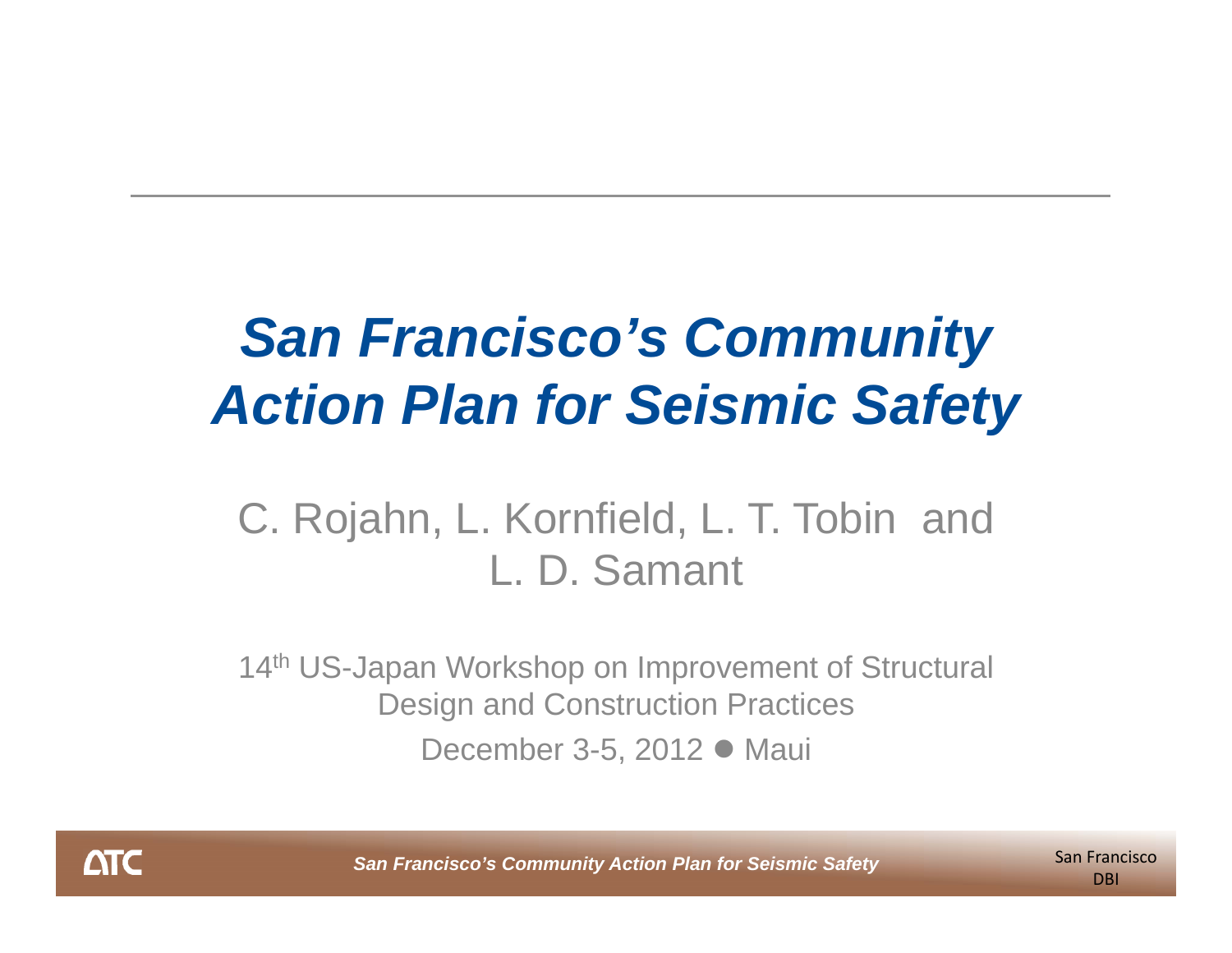## **Project Purposes**

- **Develop earthquake mitigation approaches** that make sense for San Francisco and reflect good public policy
- **Provide:** 
	- – *Policy Road Map* to reduce earthquake impacts in San Francisco
	- – *Repair and Rebuilding Guidelines* to expedite recovery after an earthquake

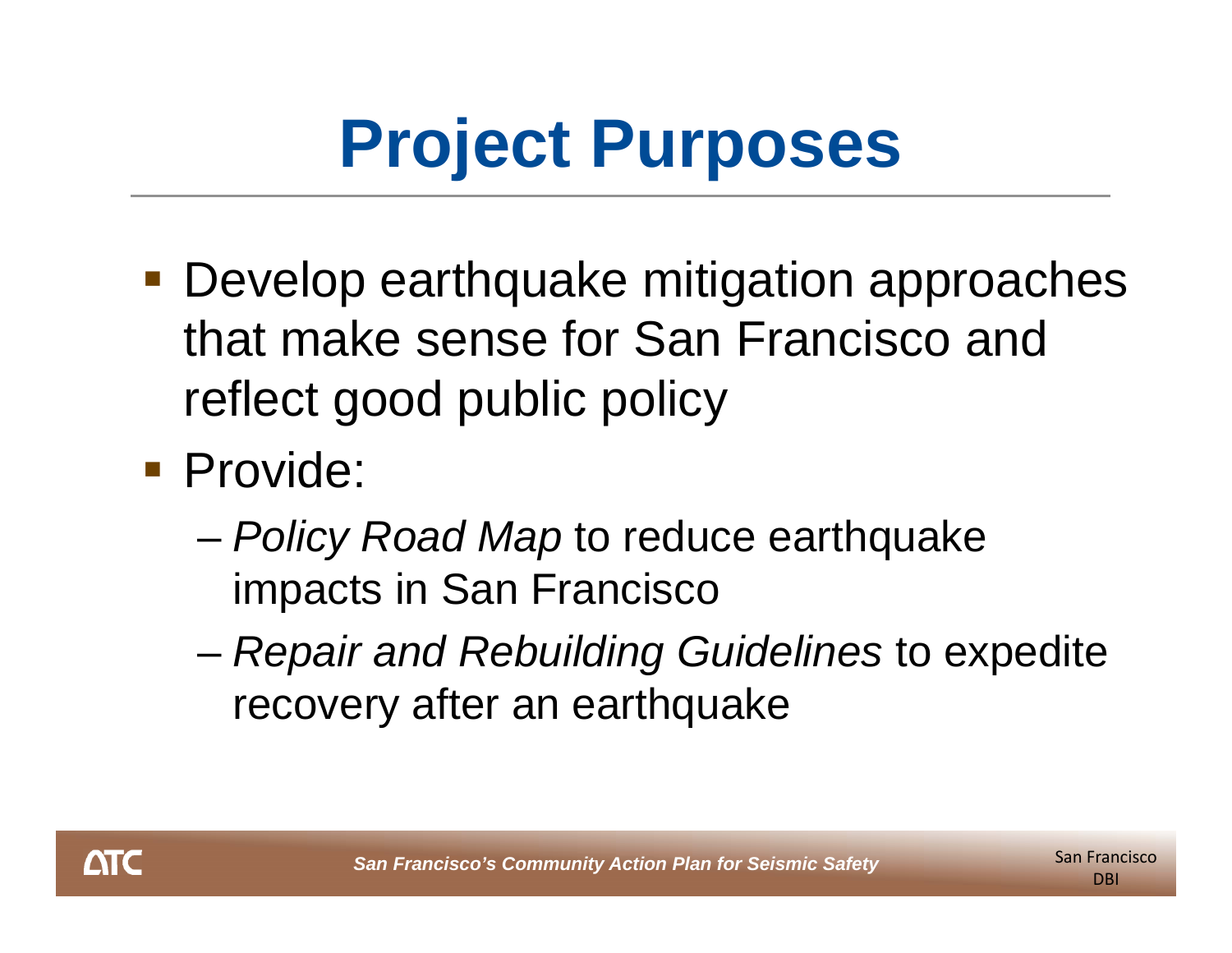## **Project Development**

- **Premise:** 
	- Risk reduction activities will only be implemented and will only succeed if they make sense financially, culturally and politically, and are based on technically sound information.
- **Approach:** 
	- Engage community leaders, earth scientists, social scientists, economists, tenants, building owners, and engineers to find out which mitigation approaches make sense in all of these ways and could, therefore, be good public policy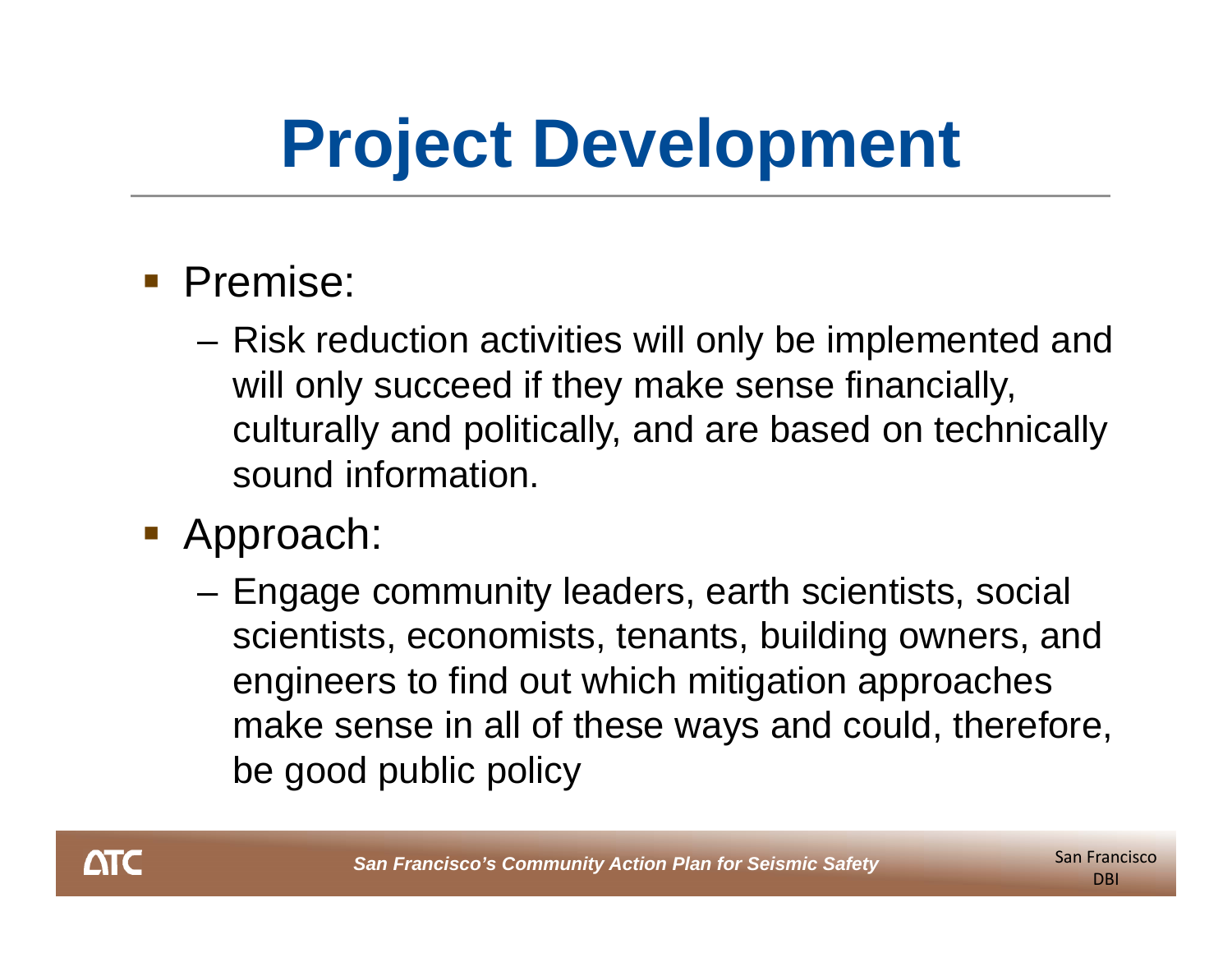### **Tasks**

- 1. Conduct Potential Earthquake Impacts Study
	- –Carried out using FEMA's HAZUS Software
	- –Presented and discussed results with stakeholders
- 2. Study the city's most vulnerable building types and recommend the means to reduce these hazards (task added by Mayor)
- 3. Develop a "Community Action Plan for Seismic Safety" (set of recommendations for long term)
- 4. Develop Post-Earthquake Repair and Retrofit Requirements (to update city's current policies)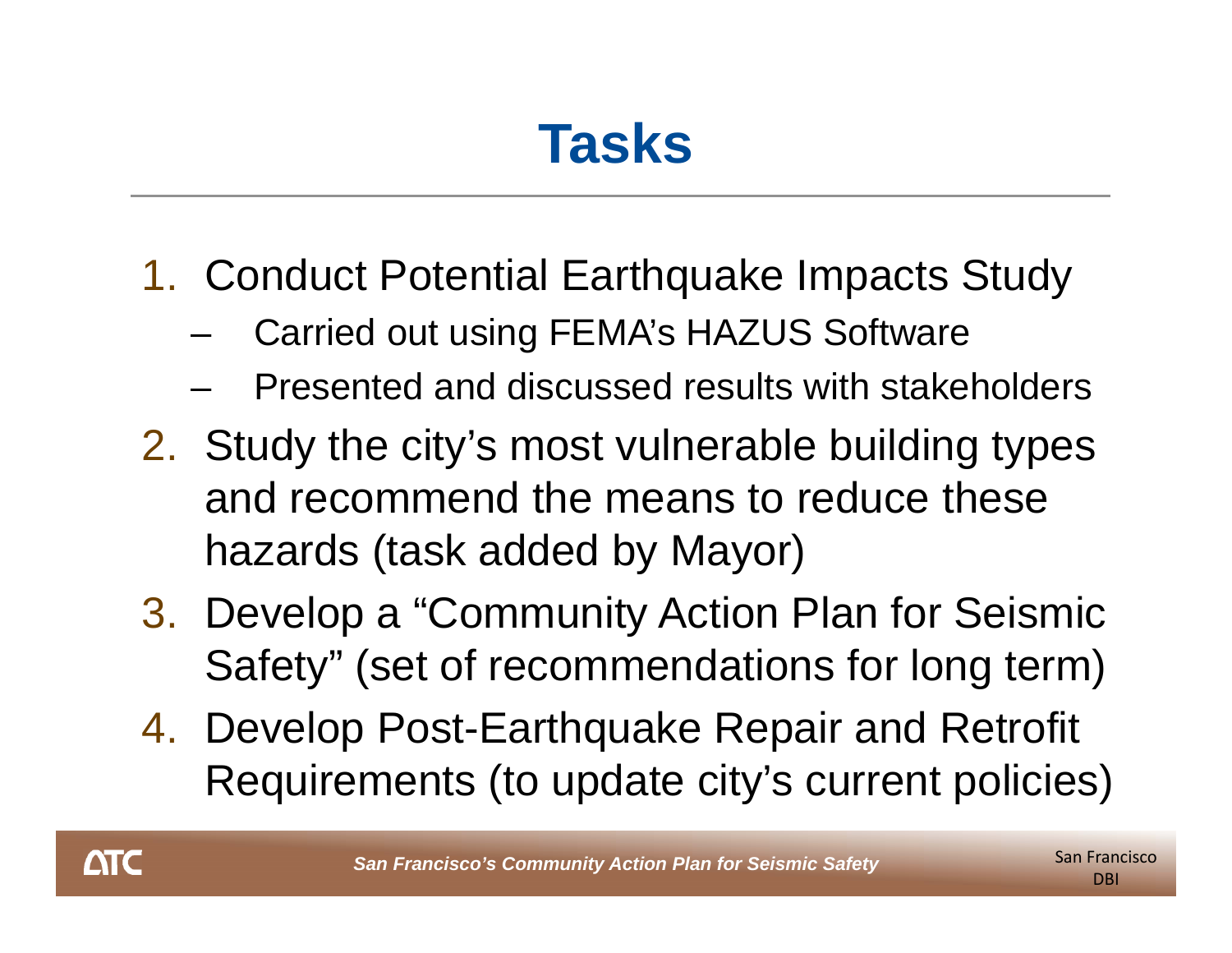#### **1. Potential Earthquake Impacts Study**

**An initial study to estimate damage and loss to** privately owned buildings under the jurisdiction of the San Francisco Dept. of Building Inspection (DBI), considering 4 scenario earthquakes:



**ATC** 

**San Francisco's Community Action Plan for Seismic Safety** San Examples San Francisco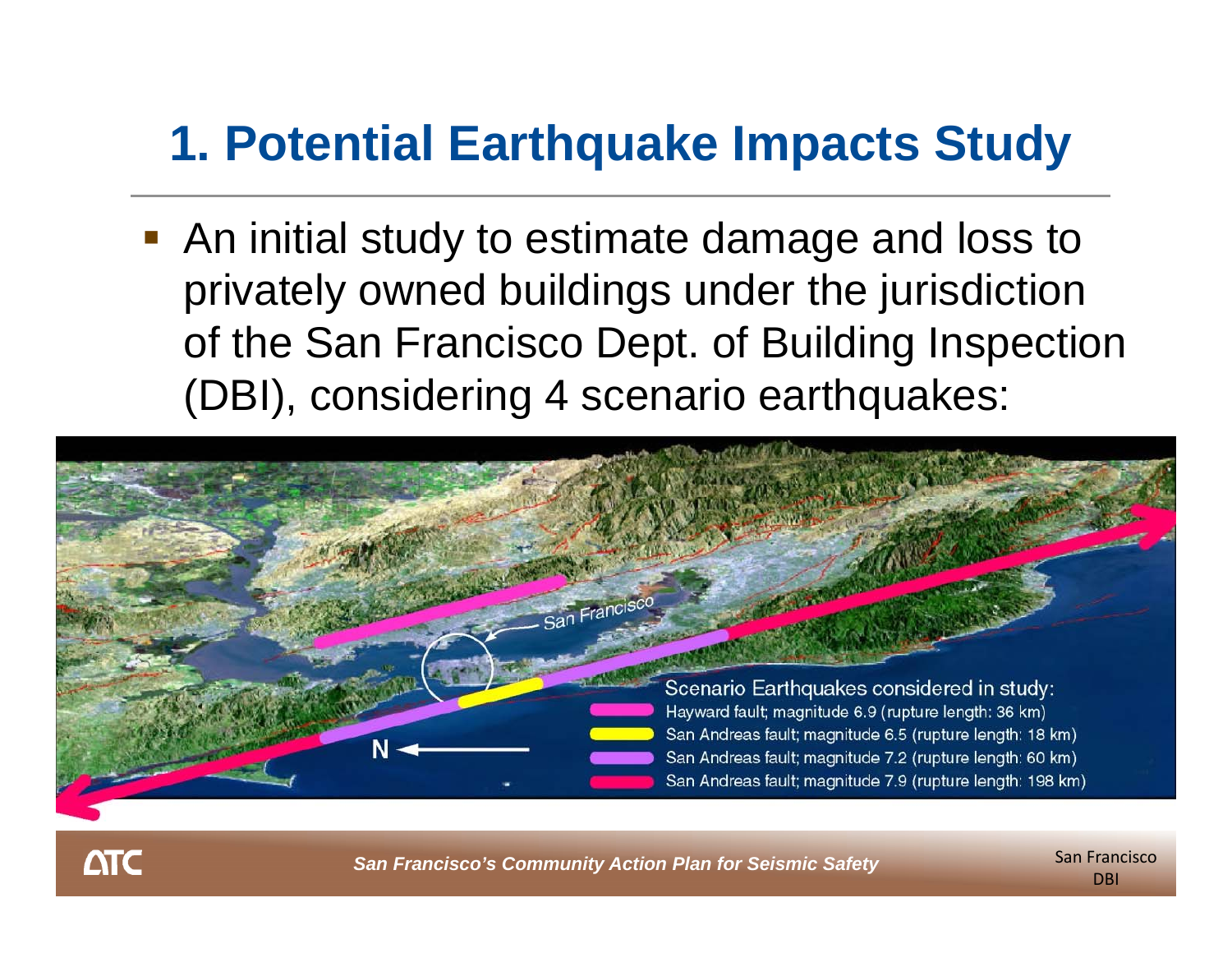#### **1. Potential Earthquake Impacts Study**

|                                        |                                   | Cost of Building Damage in Billions (2009 U.S. \$) |                                       |                                                         |                                       |     |  |  |
|----------------------------------------|-----------------------------------|----------------------------------------------------|---------------------------------------|---------------------------------------------------------|---------------------------------------|-----|--|--|
| <b>Building Use</b>                    | <b>Hayward</b><br><b>Mag. 6.9</b> |                                                    | <b>San Andreas</b><br><b>Mag. 6.5</b> | <b>San Andreas</b><br><b>Mag. 7.2</b>                   | <b>San Andreas</b><br><b>Mag. 7.9</b> |     |  |  |
| <b>Residential</b><br><b>Buildings</b> |                                   | \$8.5                                              | \$14.6                                | \$21.7                                                  | \$33.1                                |     |  |  |
| <b>Commercial</b><br><b>Buildings</b>  |                                   | 4.5                                                | 4.2                                   | <b>Residential buildings have highest losses</b><br>6.6 | 11.0                                  |     |  |  |
| <b>Industrial</b><br><b>Buildings</b>  |                                   | 0.9                                                | 1.0                                   | 1.4                                                     |                                       | 2.2 |  |  |
| <b>Other</b><br><b>Buildings</b>       |                                   | 0.1                                                | 0.2                                   | 0.3                                                     |                                       | 0.7 |  |  |
| <b>Total, All</b><br><b>Buildings</b>  |                                   | \$14.0                                             | \$20.0                                | \$30.0                                                  | \$48.0                                |     |  |  |
|                                        |                                   | Total losses due to shaking and ground failure     |                                       |                                                         |                                       |     |  |  |

**San Francisco's Community Action Plan for Seismic Safety** San Francisco San Francisco

**ATC**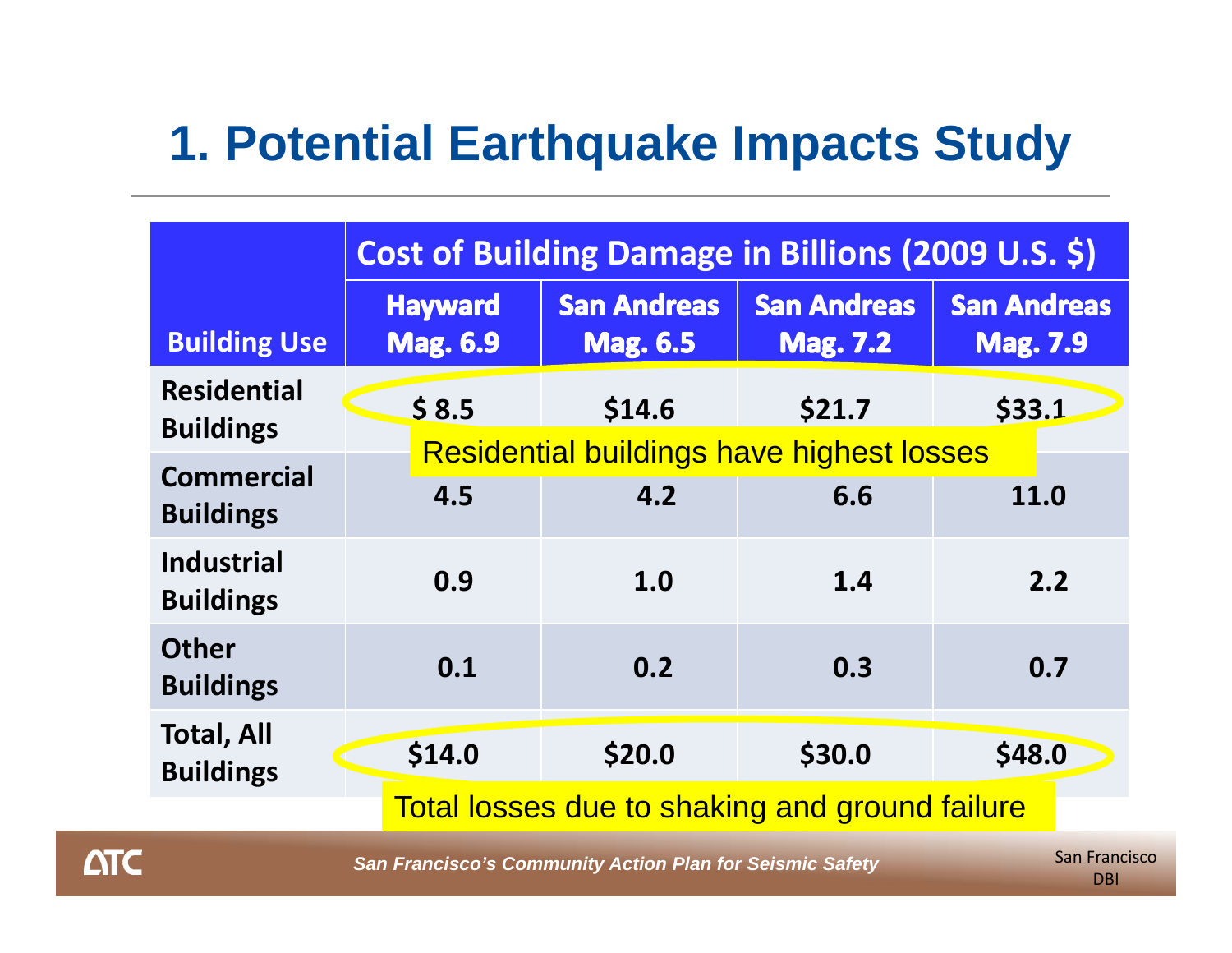|                                                | <b>Number of Buildings by Damage State,</b><br><b>San Andreas Magnitude-7.2 Earthquake</b> |                                                                 |                                                                                                                                      |                                 |  |  |
|------------------------------------------------|--------------------------------------------------------------------------------------------|-----------------------------------------------------------------|--------------------------------------------------------------------------------------------------------------------------------------|---------------------------------|--|--|
| <b>Building</b><br><b>Occupancy</b>            | Usable,<br><b>Light</b><br><b>Damage</b>                                                   | Usable,<br><b>Moderate</b><br><b>Damage</b>                     | <b>Repairable,</b><br><b>Cannot be</b><br><b>Occupied</b>                                                                            | <b>Not</b><br><b>Repairable</b> |  |  |
| <b>Single-Family</b><br><b>Houses</b>          | 45,000                                                                                     | 54,000                                                          | 11,000                                                                                                                               | 1,700                           |  |  |
| <b>Two-Unit</b><br><b>Residences</b>           | 8,200                                                                                      | 7,400                                                           | 3,200                                                                                                                                | 290                             |  |  |
| <b>Three-or-More</b><br><b>Unit Residences</b> | 7,200                                                                                      | 7,500                                                           | 7,200                                                                                                                                | 1,100                           |  |  |
| <b>Commercial</b><br><b>Buildings</b>          | 1,600                                                                                      | 2,400                                                           | More than 26,000 buildings of<br>the 160,000 buildings in San<br><b>Francisco will not be safe to</b><br>occupy after the earthquake |                                 |  |  |
| <b>Other</b><br><b>Buildings</b>               | 1,000                                                                                      | 1,700                                                           |                                                                                                                                      |                                 |  |  |
| <b>Total, All</b><br><b>Buildings</b>          | 63,000                                                                                     | 73,000                                                          | 22,500                                                                                                                               | 3,600                           |  |  |
| <b>ATC</b>                                     |                                                                                            | <b>San Francisco's Community Action Plan for Seismic Safety</b> |                                                                                                                                      | <b>San Francisco</b><br>DBI     |  |  |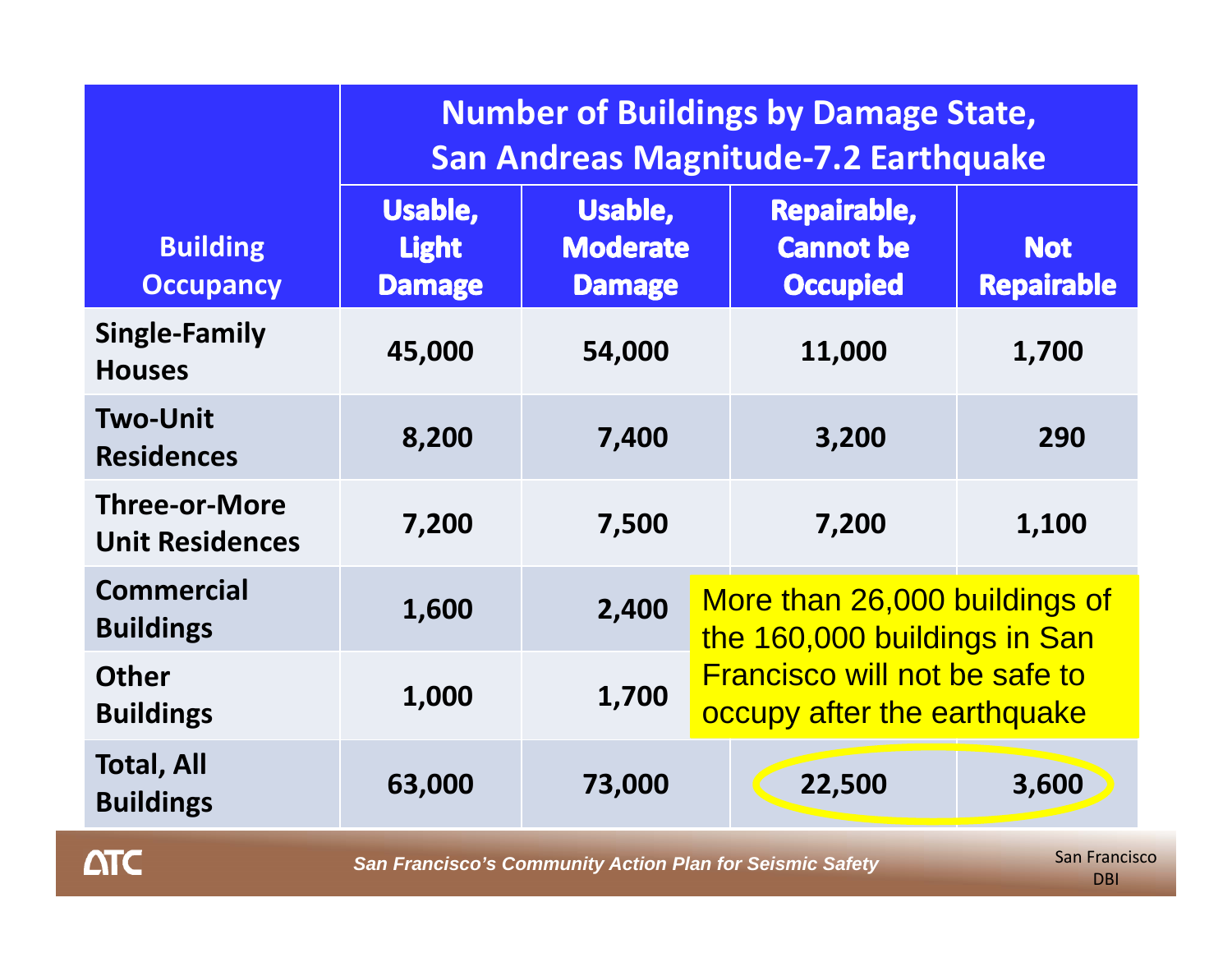### **2. Earthquake Safety for Soft-Story Buildings**

 *Purpose*: Advise the City on how to address soft-story residential structures



- $\overline{\mathbb{R}^n}$  *Tasks*:
	- Inventory Development & Seismic Vulnerability Analysis: Volunteers & DBI identified 4,400 wood-frame buildings built before May 21, 1973 with 3 or more stories and 5 or more residential units and likely soft stories  $\mathcal{R}$ Determined that 1,200 to 2,400 of these would receive a red UNSAFE placard in the scenario Magnitude 7.2 event, and a quarter would collapse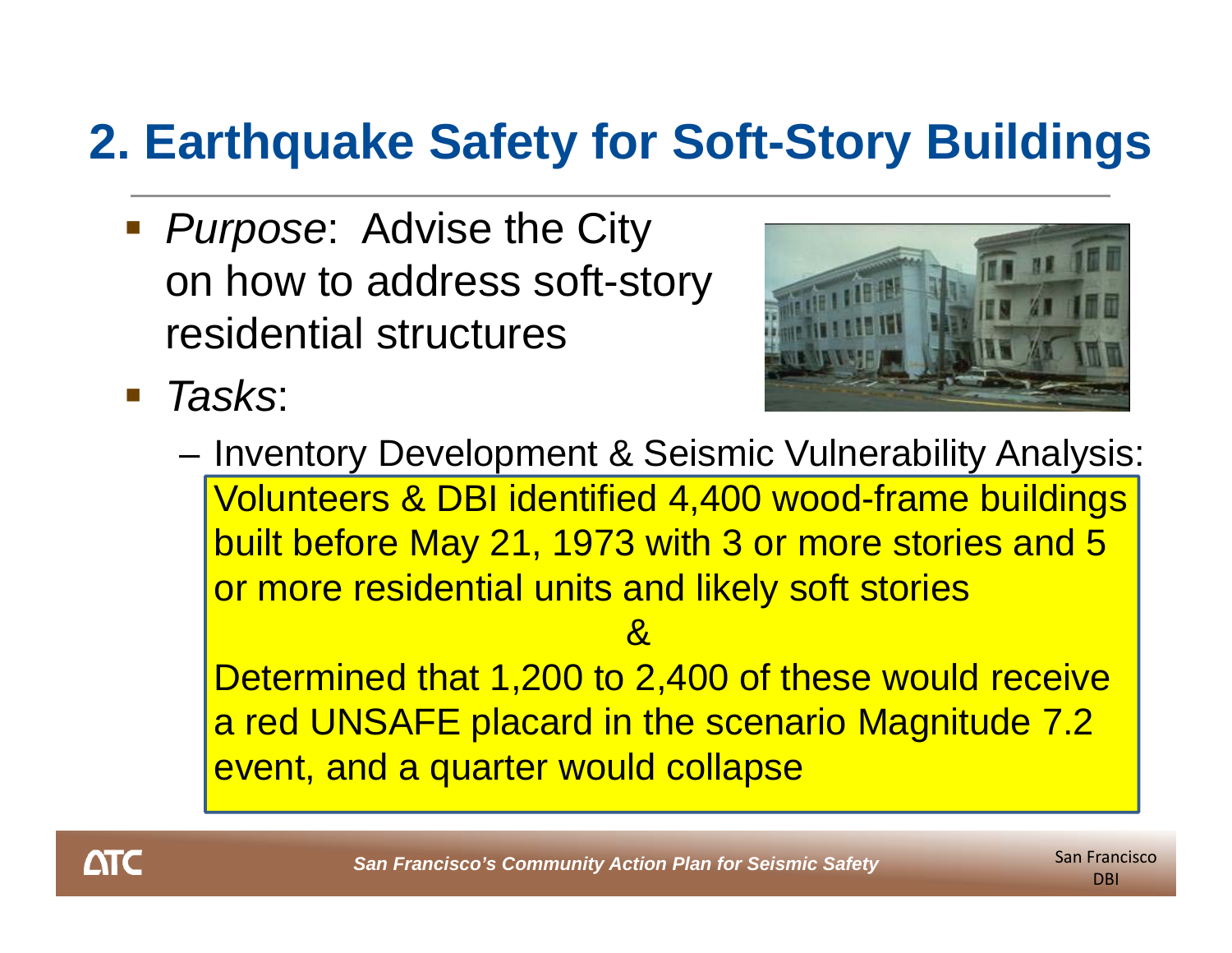# **3. Earthquake Safety for Soft- Story Buildings**

- *Tasks (continued)*:
	- Development of Key Recommendations for Earthquake Safety for Soft-Story Buildings:
		- **E** Establish a Program that requires owners to evaluate all buildings with 3 or more stories and 5 or more residential units and retrofit those found to be seismically deficient.
		- Buildings should be retrofitted to a standard that will allow many of them to be occupied after a large earthquake.
		- **The City should immediately offer incentives to encourage** voluntary retrofits.
		- **The Department of Building Inspection should form a working** group to develop a detailed plan to implement the recommended Program.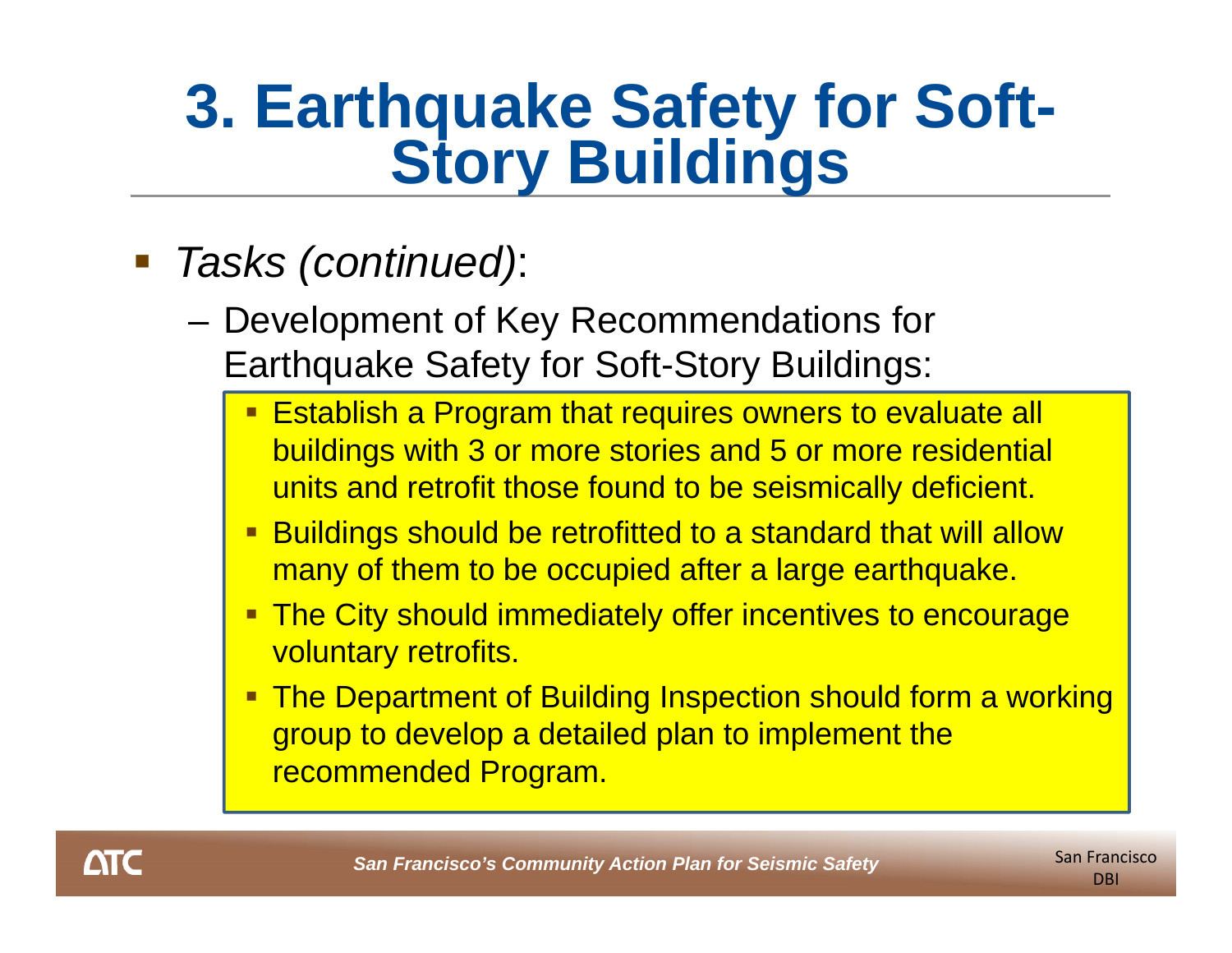### **3. A Community Action Plan for Seismic Safety (CAPSS)**

- Recommends 3-Step Strategy:
	- 1. Facilitate a market in which earthquake performance is valued.
	- 2. Nudge the market by requiring evaluation upon sale, or by a deadline.
	- 3. Require retrofitting by a deadline
- $\mathcal{L}^{\text{max}}_{\text{max}}$  Identifies 17 Recommendations to Reduce the Consequences of Future Earthquakes
- $\mathcal{L}_{\rm{eff}}$  Accompanied by Mayor's Executive Order to Establish an Earthquake Safety Implementation Committee to Implement the Recommendations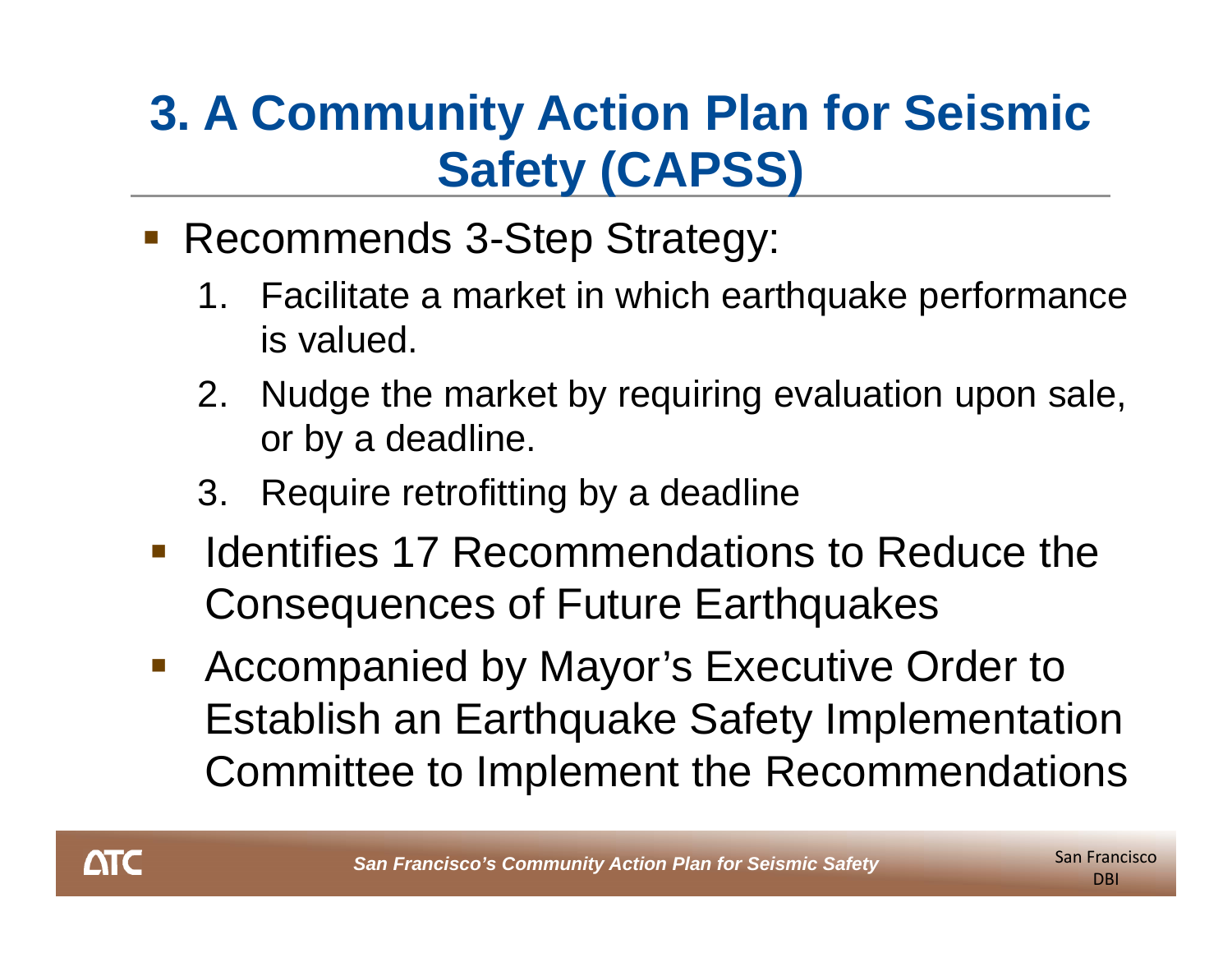### **3. A Community Action Plan for Seismic Safety (CAPSS)**

- **Some example recommendations:** 
	- $\checkmark$  Establish clear responsibility within City government for preparing for and reducing risk from earthquakes
	- $\checkmark$  Require all buildings to evaluated for seismic risk
	- $\checkmark$ Require retrofits of vulnerable buildings
	- $\checkmark$ Offer incentives for retrofit of buildings
	- $\checkmark$  Provide technical assistance for building retrofits
	- $\checkmark$ Track evaluations and retrofits in a database system
	- $\checkmark$  Require gas shut-off valves on select buildings
	- $\checkmark$  Adopt improved repair standards

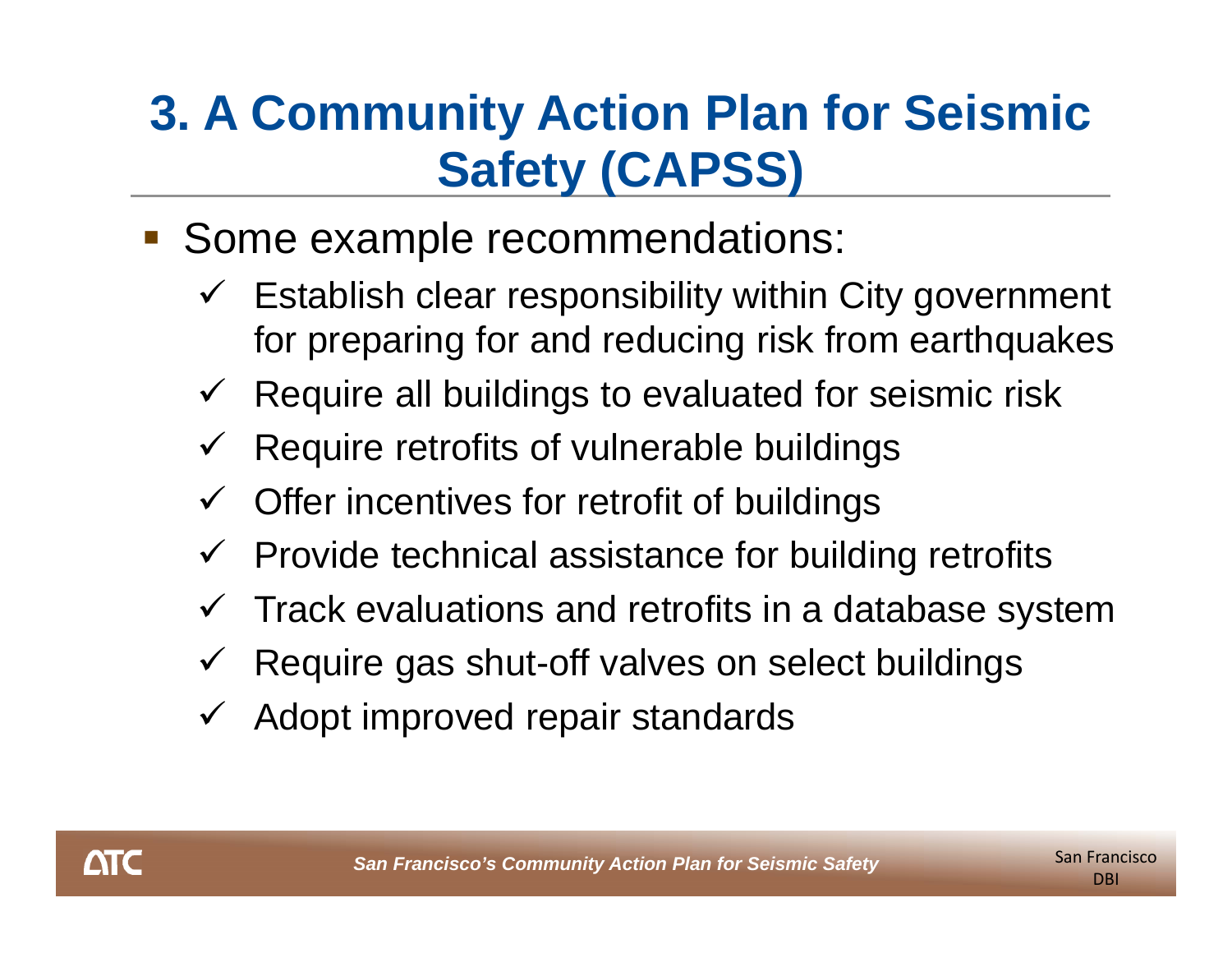# **4. Post-Earthquake Repair and Retrofit Requirements**

Purpose and Intent:

The intent was not to change existing standards significantly, but to clarify post-earthquake repair and retrofit provisions primarily for the purpose of avoiding delays and disputes about whether a damaged building should be repaired or retrofitted. A secondary purpose was to enable implementation of a mitigation policy, based on damage patterns from actual ground motions.

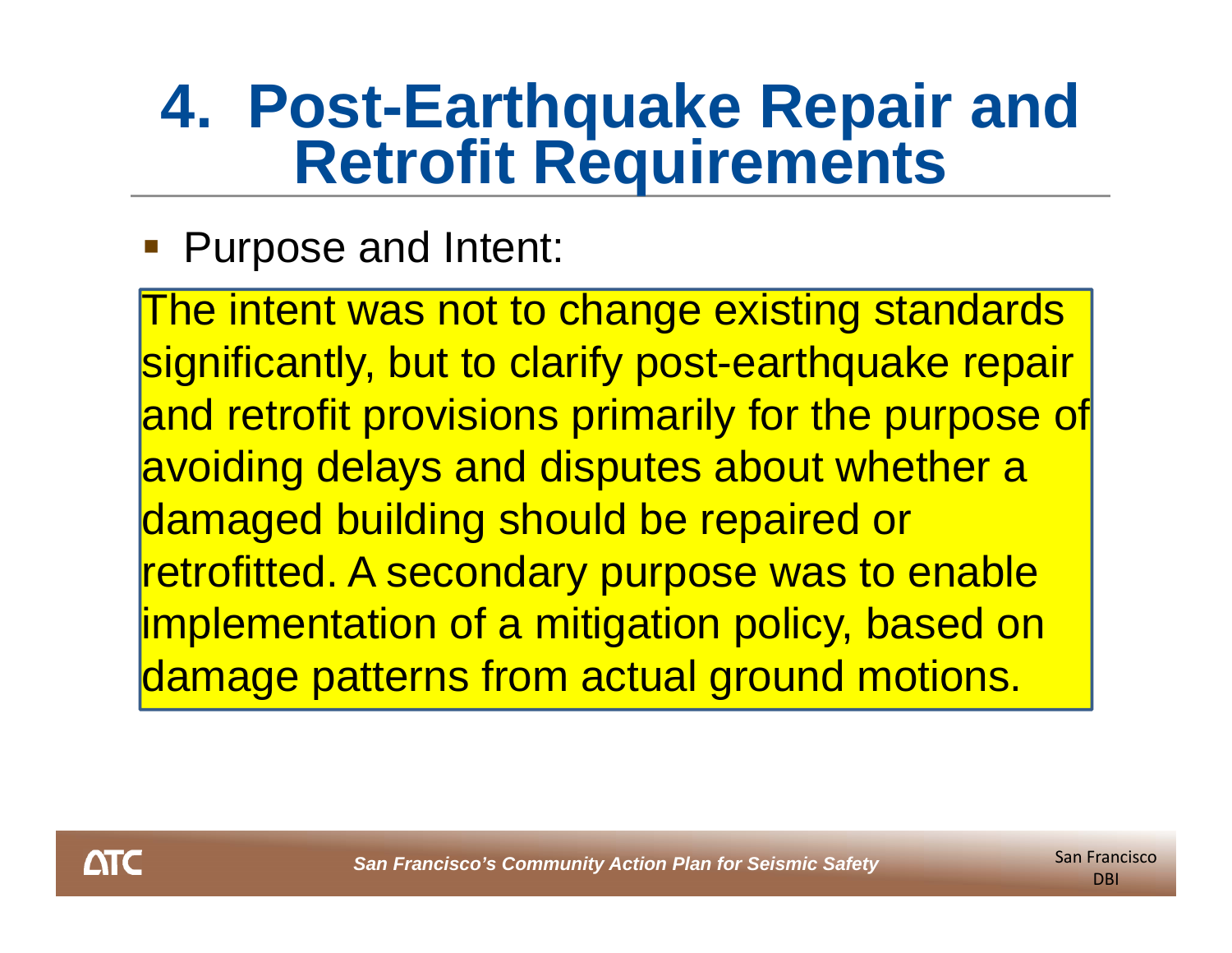# **4. Post-Earthquake Repair and Retrofit Requirements**

- **Developed Repair and Retrofit Requirements** for three building types that represent more than 95% of all buildings in San Francisco:
	- Single-Family and Two-Unit Residential Buildings
	- Multi-Unit Wood-Frame Residential Buildings
	- Older Concrete Buildings
- **Introduced the concept of** *Disproportionate Damage Triggers* to address seismic deficiencies demonstrated to be severe and potentially dangerous at low shaking levels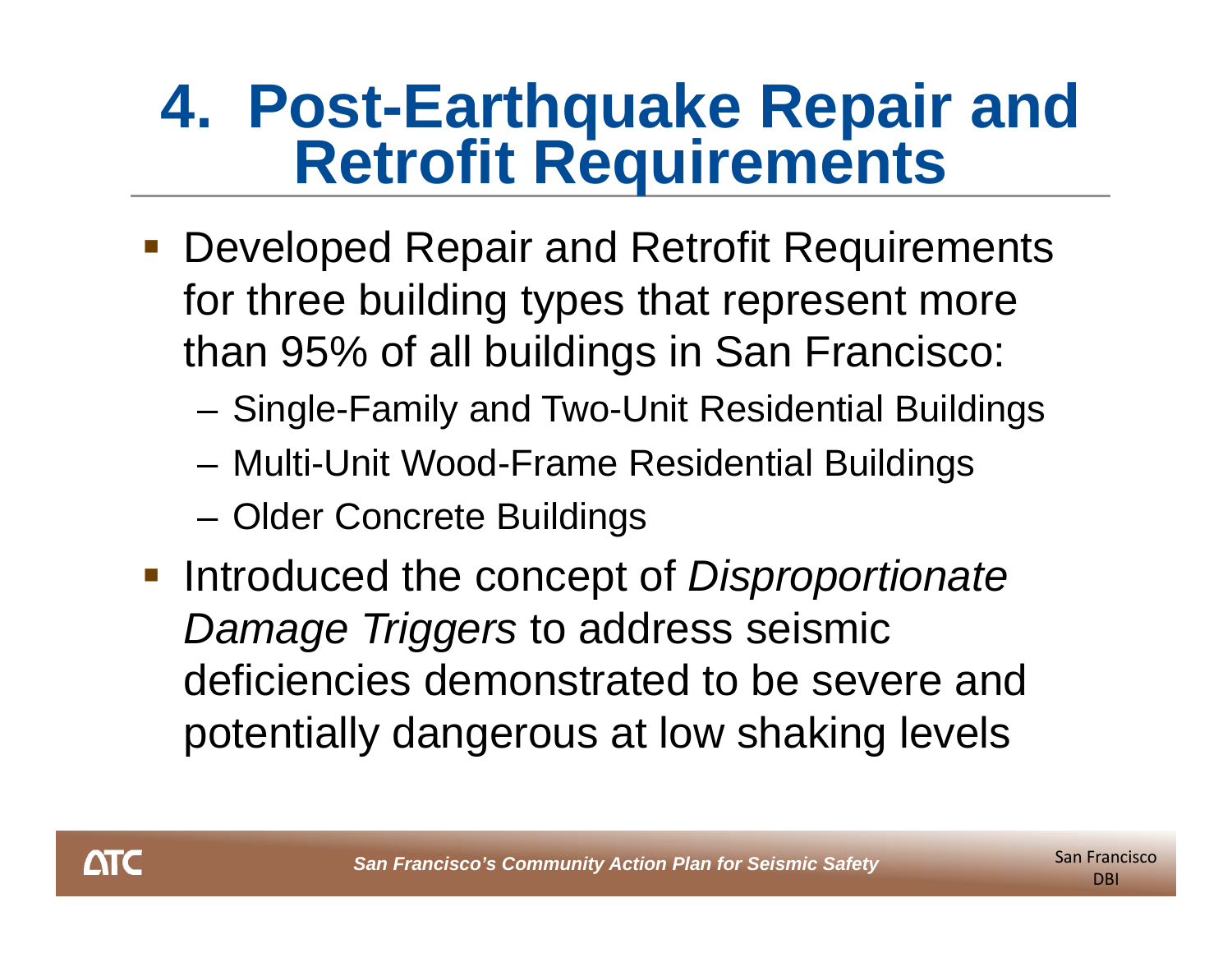## **Project Outputs**

- Six Reports in the series, *Here Today—Here Tomorrow, The Road to Earthquake Resilience in San Francisco*:
	- *Potential Earthquake Impacts* (ATC-52-1 report) and companion *Technical Documentation* (ATC-52-1A)
	- – *A Community Action Plan for Seismic Safety*  (ATC-52-2 report)
	- *Earthquake Safety for Soft-Story Buildings* (ATC-52- 3 report) and companion *Documentation Appendices* (ATC-52-3A report)
	- Post-earthquake Repair and Retrofit Requirements (ATC-52-4 report)